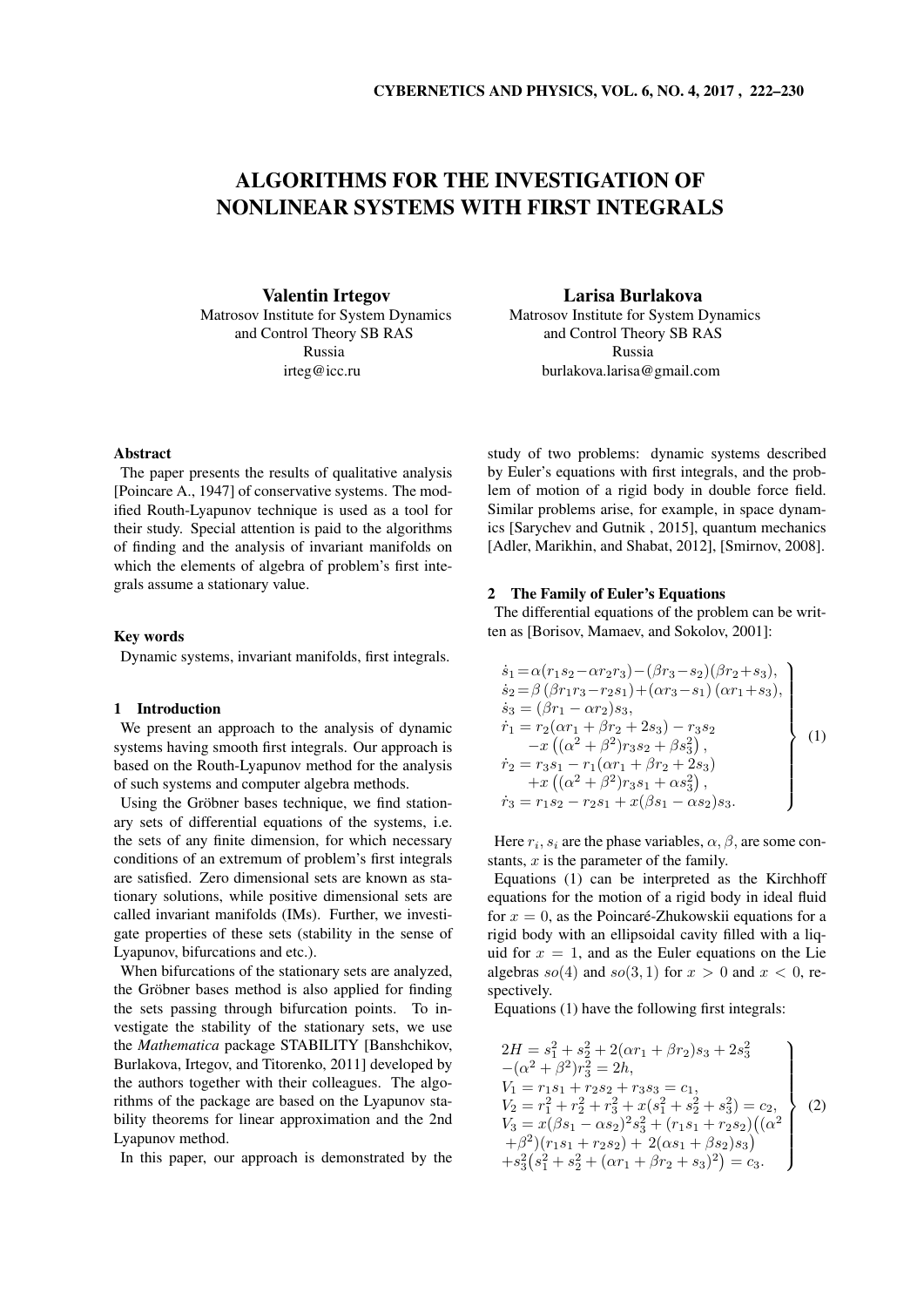The problem is to find the stationary sets (both zero and non-zero dimension) for equations (1) and to investigate their stability.

## 2.1 Finding Stationary Sets

The method of obtaining the stationary sets for equations (1), which is used in this work, reduces this problem to solving a system of polynomial algebraic equations with parameters. In order to find the desired solutions, we construct a linear combination of first integrals (2)

$$
2K = 2\lambda_0 H - 2\lambda_1 V_1 - \lambda_2 V_2 - \lambda_3 V_3 \quad (\lambda_i = \text{const})
$$
\n(3)

and write down the conditions of stationarity for the integral *K* with respect to the phase variables  $r_i$ ,  $s_i$ :

$$
\frac{\partial K}{\partial s_1} = s_1\lambda_0 - r_1\lambda_1 - xs_1\lambda_2 -
$$
\n
$$
((\alpha^2 + \beta^2) r_1 (r_1s_1 + r_2s_2)
$$
\n+  $(\alpha r_2s_2 + r_1 (2\alpha s_1 + \beta s_2)) s_3 +$ \n
$$
((1 + x\beta^2) s_1 - x\alpha\beta s_2) s_3^2) \lambda_3 = 0,
$$
\n
$$
\frac{\partial K}{\partial s_2} = s_2\lambda_0 - r_2\lambda_1 - xs_2\lambda_2 -
$$
\n
$$
((\alpha^2 + \beta^2) r_2 (r_1s_1 + r_2s_2)
$$
\n+  $(\beta r_1s_1 + r_2 (\alpha s_1 + 2\beta s_2)) s_3 +$ \n
$$
(s_2 + x\alpha (-\beta s_1 + \alpha s_2)) s_3^2) \lambda_3 = 0,
$$
\n
$$
\frac{\partial K}{\partial s_3} = (\alpha r_1 + \beta r_2 + 2s_3) \lambda_0 - r_3\lambda_1 -
$$
\n
$$
xs_3\lambda_2 - ((\alpha s_1 + \beta s_2) (r_1s_1 + r_2s_2) +
$$
\n
$$
((\alpha r_1 + \beta r_2)^2 + (1 + x\beta^2) s_1^2 - 2x\alpha\beta s_1s_2 + (1 + x\alpha^2) s_2^2) s_3 +
$$
\n
$$
3(\alpha r_1 + \beta r_2) s_3^2 + 2s_3^3) \lambda_3 = 0,
$$
\n
$$
\frac{\partial K}{\partial r_1} = \alpha s_3\lambda_0 - s_1\lambda_1 - r_1\lambda_2 -
$$
\n
$$
((\alpha^2 + \beta^2) s_1 (r_1s_1 + r_2s_2) + s_1 (\alpha s_1 + \beta s_2) s_3 + \alpha (\alpha r_1 + \beta r_2) s_3^2 + \alpha s_3^3) \lambda_3 = 0,
$$
\n
$$
\frac{\partial K}{\partial r_2} = \beta s_3\lambda_0 - s_2\lambda_1 - r_2\lambda_2 -
$$
\n
$$
((\alpha^2 + \beta^2) s_2 (r_1s_
$$

These equations allow one to determine both the stationary solutions and the IMs for equations (1).

## 2.2 Solving Stationary Equations with Respect to Phase Variables

For equations (4), we find both general solutions (existing without any restrictions on the parameters of the problem) and particular solutions (existing under some conditions on the parameters). For this purpose, we construct a Gröbner basis for system  $(4)$  with respect to the phase variables. After a factorization the basis

has the form:

$$
(a1s1 + a2s2 + a3s3)(a4 + a5s12 + a6s22+ a7s1s3 + a8s2s3 + a9s32) = 0,s3(a10s1 + a11s3)(a12 + a13s12 + a14s22+ a15s1s3 + a16s2s3 + a17s32) = 0,s3 f1(s1, s2, s3) = 0, f2(s1, s2, s3) = 0,f3(s1, s2, s3) = 0, s3 f4(s1, s2, s3) = 0,a18r2 + f7(s1, s2, s3) = 0,a19r1 + f8(s1, s2, s3) = 0,a20r3 + a21s3 = 0.
$$

Here  $f_i$  are the polynomials of the 4th-6th degrees,  $a_j$ are the polynomials of  $\lambda_0, \lambda_1, \lambda_2, \lambda_3, x, \alpha, \beta$ .

System (5) is decomposed into several subsystems. We have computed a lexicographic Gröbner basis for each of the subsystems. Below, some of these bases are represented.

$$
\left(\alpha^{2} + \beta^{2}\right)^{2} \lambda_{3} \chi r_{2}^{4} - 2\alpha^{2} \chi \kappa r_{2}^{2} \n+ \alpha^{4} \kappa \left(\lambda_{1}^{2} + \lambda_{2} \kappa\right) = 0, \n\alpha r_{1} + \beta r_{2} = 0, r_{3} = 0, s_{3} = 0, \n\alpha^{3} \lambda_{1} \kappa s_{1} - \alpha^{2} \beta \lambda_{2} \kappa r_{2} + \beta \chi r_{2}^{3} = 0, \n\alpha^{2} \lambda_{1} \kappa s_{2} + \alpha^{2} \lambda_{2} \kappa r_{2} - \chi r_{2}^{3} = 0, \n\text{where } \kappa = \lambda_{0} - x \lambda_{2}, \ \chi = (\alpha^{2} + \beta^{2})^{2} \lambda_{2} \lambda_{3}.
$$
\n
$$
\tag{6}
$$

$$
b_{30}s_{3}^{4}s_{1}^{4}+(b_{31}s_{3}^{2}+b_{35})s_{3}^{3}s_{1}^{3}+(b_{32}s_{3}^{4}+b_{22}s_{3}^{2}+b_{10})s_{3}^{2}s_{1}^{2}+(b_{33}s_{3}^{6}+b_{21}s_{3}^{4}+b_{9}s_{3}^{2}+b_{16})s_{3}s_{1}+b_{34}s_{3}^{8}+b_{20}s_{3}^{6}+b_{5}s_{3}^{4}+b_{7}s_{3}^{2}+b_{14}=0,(b_{28}s_{3}^{2}+b_{4})s_{3}s_{2}+b_{37}s_{3}^{3}s_{1}^{3}+(b_{38}s_{3}^{2}+b_{41})s_{3}^{2}s_{1}+ (b_{39}s_{3}^{4}+b_{19}s_{3}^{2}+b_{12})s_{3}s_{1}+b_{40}s_{3}+b_{23}s_{3}^{4}+b_{1}s_{3}^{2}+b_{17}=0,b_{45}s_{3}r_{2}+b_{42}s_{3}^{2}s_{1}^{2}+s_{3}(b_{43}s_{3}^{2}+b_{46})s_{1}+b_{44}s_{3}^{4}+b_{29}s_{3}^{2}+b_{13}=0,s_{3}(b_{27}s_{3}^{2}+b_{3})r_{1}+b_{36}s_{3}^{3}s_{1}+ (b_{25}s_{3}^{2}+b_{18})s_{3}s_{1}^{2}+(b_{24}s_{3}^{4}+b_{2}s_{3}+b_{11})s_{3}s_{1}+b_{26}s_{3}^{6}+b_{6}s_{3}^{4}+b_{8}s_{3}^{2}+b_{15}=0,b_{47}r_{3}+b_{48}s_{3}=0,
$$

where  $b_i$  are polynomials of  $\lambda_j$ ,  $x, \alpha, \beta$ .

We can obtain the information on dimension of the solutions and find the solutions directly from the above bases.

System (6) has the finite number of solutions: 4 general solutions. Below, some of them are represented.

$$
r_1 = \pm \frac{\beta \sqrt{(\rho + \lambda_1 \sqrt{d})/\lambda_3}}{\alpha^2 + \beta^2},
$$
  
\n
$$
r_2 = \mp \frac{\alpha \sqrt{(\rho + \lambda_1 \sqrt{d})/\lambda_3}}{\alpha^2 + \beta^2}, r_3 = 0,
$$
  
\n
$$
s_1 = \mp \frac{\beta \sqrt{(\rho + \lambda_1 \sqrt{d})/(d\lambda_3)}}{(\alpha^2 + \beta^2)},
$$
  
\n
$$
s_2 = \pm \frac{\alpha \sqrt{(\rho + \lambda_1 \sqrt{d})/(d\lambda_3)}}{(\alpha^2 + \beta^2)}, s_3 = 0;
$$
  
\nwhere  $\rho = \lambda_0 - x\lambda_2, d = -\rho/\lambda_2.$  (8)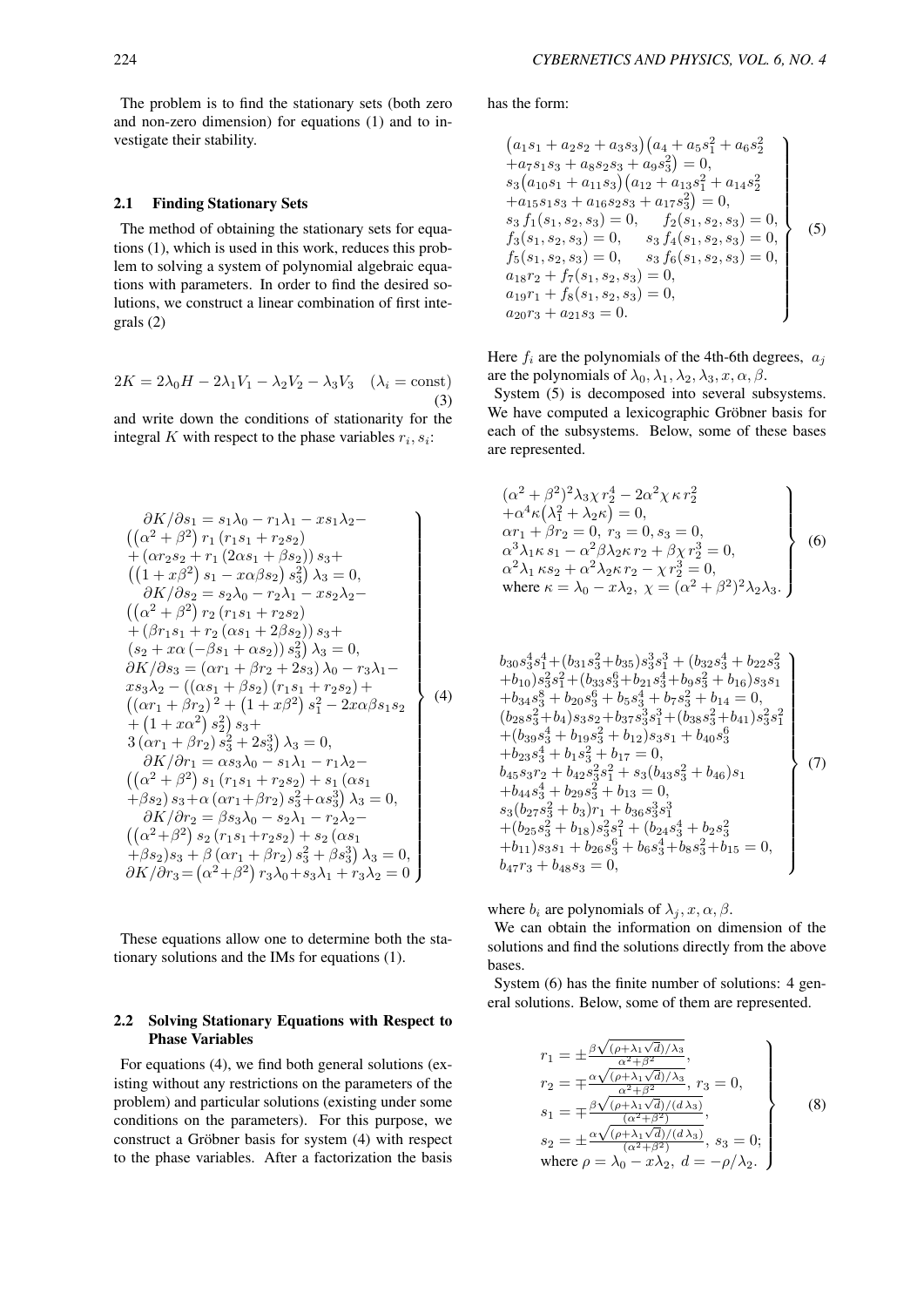These are the families of stationary solutions of equations (1), which are parameterized by  $\lambda_i$ .

System (7) has infinitely many solutions. For finding the general solutions of equations (7), it is necessary to solve an equation of 4th degree. In this case, the solutions will be bulky. Here, we restrict ourselves the particular solutions of this system, which have been obtained for  $\lambda_1 = 0$ . Below, some of these solutions are represented.

$$
r_1 = (\beta \sigma + \alpha \varrho) \varrho / ((\alpha^2 + \beta^2) \lambda_3 s_3),
$$
  
\n
$$
r_2 = -(\alpha \sigma - \beta \varrho) \varrho / ((\alpha^2 + \beta^2) \lambda_3 s_3),
$$
  
\n
$$
r_3 = 0,
$$
  
\n
$$
s_1 = \pm (\alpha \sigma - \beta \varrho) \sqrt{\lambda_2} / ((\alpha^2 + \beta^2) \lambda_3 s_3),
$$
  
\n
$$
s_2 = \pm (\beta \sigma + \alpha \varrho) \sqrt{\lambda_2} / ((\alpha^2 + \beta^2) \lambda_3 s_3),
$$
\n(9)

where  $\rho = \sqrt{\lambda_0 - \lambda_2 x - \lambda_3 s_3^2}$ <br>  $\sqrt{(\alpha^2 + \beta^2) x \lambda_2 s_2^2 - \beta^2}$ . Solutions (9)  $, \sigma =$  $(\alpha^2 + \beta^2) x\lambda_3 s_3^2 - \varrho^2$ . Solutions (9) are the families of one-dimensional IMs of equations (1).

Having eliminated the problem's parameters and the parameters  $\lambda_i$  from the expressions of stationary solutions (8), we obtain four equations

$$
r_1 + s_1 = 0
$$
,  $r_2 + s_2 = 0$ ,  $r_3 = 0$ ,  $s_3 = 0$ ,  
which determine the IM of system (1). The vector  
field on this IM can be written as:

 $\dot{r}_1 = r_2(\alpha r_1 + r_2), \dot{r}_2 = -r_1(\alpha r_1 + \beta r_2).$ The latter system obviously has the first integral:

 $W = r_1^2 + r_2^2.$ 

Since the 2nd variation of the above integral is sign definite, then the equilibrium position  $r_1 = r_2 = 0$  of the system is stable.

## 2.3 Solving Stationary Equations with Respect to Some Part of Phase Variables and Parameters

Let us consider another technique for finding the solutions of equations (4). Using this technique, it is possible to obtain IMs together with the first integrals of differential equations on these IMs [Irtegov and Titorenko, 2009]. The latter allows us to set the problem for finding and the analysis of the stationary sets of these differential equations. Following this technique, we have computed a lexicographical Gröbner basis for equations (4) with respect to the variables  $r_3, s_2, \lambda_1, \lambda_2, \lambda_0$ . As a result, we have obtained a system which is decomposed into two subsystems:

$$
\lambda_0 - \lambda_3 (\alpha r_1 + \beta r_2 + s_3) s_3 = 0, \ \lambda_2 = 0, \n\alpha \lambda_1 + (\alpha^2 + \beta^2) \lambda_3 (\alpha r_1 s_1 + \beta r_2 s_1 \n+s_1 s_3) = 0, \n\alpha s_2 - \beta s_1 = 0, \ \alpha r_3 - s_1 = 0.
$$
\n
$$
\begin{array}{c} b_{12} \lambda_0^2 + b_2 \lambda_0 + b_1 = 0, \nb_{15} \lambda_2 + b_7 \lambda_0 + b_4 = 0, \nb_{11} \lambda_1 + b_6 \lambda_0 + b_8 = 0, \nb_{10} s_2 + b_{14} \lambda_0 + b_5 = 0, \nb_{9} r_3 + b_{13} \lambda_0 + b_3 = 0, \end{array}
$$
\n(11)

where  $b_i$  are polynomials of  $s_1$ ,  $s_3$ ,  $r_1$ ,  $r_2$ ,  $\lambda_3$ ,  $x$ ,  $\alpha$ ,  $\beta$ . It is easy to see that system (10) has one solution, and system  $(11)$  has two solutions.

The latter two expressions of (10) determine the IM of equations (1).

The differential equations of vector field on this IM are given by:

$$
\begin{aligned}\n\dot{s}_1 &= (\beta r_1 - \alpha r_2)s_1, \ \dot{s}_3 = (\beta r_1 - \alpha r_2)s_3, \\
\dot{r}_1 &= \alpha r_1 r_2 + 2r_2 s_3 - \beta s_1^2 (\beta^2 x + 1)/\alpha^2 \\
&+ \beta (r_2^2 - (s_1^2 + s_3^2)x), \\
\dot{r}_2 &= -\alpha r_1^2 - r_1 (\beta r_2 + 2s_3) + \alpha (s_1^2 + s_3^2)x \\
&+ s_1^2 (\beta^2 x + 1)/\alpha.\n\end{aligned}
$$
\n(12)

The first three expressions of (10) are the first integrals of equations (12).

The general solutions of system (11) are bulky, here we represent the particular solutions obtained when  $s_3 = 0$ :

$$
r_3 = \frac{\sigma s_1}{r_2(\alpha r_2 - \beta r_1)}, s_2 = -\frac{r_1 s_1}{r_2}, s_3 = 0,
$$
  
\n
$$
\lambda_0 = 0, \lambda_1 = 0, \lambda_2 = 0;
$$
  
\n
$$
r_3 = 0, s_2 = \frac{r_2 s_1}{r_1}, s_3 = 0, \lambda_0 = \frac{\lambda_3 \sigma s_1^2}{r_1^2},
$$
  
\n
$$
\lambda_1 = \frac{\lambda_3 \sigma s_1 (s_1^2 - (\alpha^2 + \beta^2)(r_1^2 - s_1^2 x))}{r_1(r_1^2 - s_1^2 x)},
$$
  
\n
$$
\lambda_2 = -\frac{\lambda_3 \sigma s_1^4}{r_1^4 - r_1^2 s_1^2 x}, \text{ (where } \sigma = r_1^2 + r_2^2).
$$

The first three expressions of each of the above solutions define the IMs of equations (1), and the latter three expressions of each of the solutions are the first integrals of differential equations on these IMs.

#### 2.4 Parametric Analysis of Stationary Sets

Using the Gröbner bases technique, we have found a series of the solutions of equations (4) under some conditions imposed on the parameters.

For the case  $\lambda_0 = x \lambda_2, \lambda_1 = 0, x = -1/(\alpha^2 + \beta^2)$ , the solution

$$
r_1 = -\frac{\alpha s_3}{\alpha^2 + \beta^2}, \ r_2 = -\frac{\beta s_3}{\alpha^2 + \beta^2}, \ r_3 = 0 \tag{13}
$$

has been obtained. It represents the 3-dimensional IM of equations (1).

For the case  $\lambda_0 = 0$ ,  $\lambda_1 = 0$ ,  $\lambda_2 = 0$ , the solution

$$
\beta r_2 + \alpha r_1 + s_3 = 0, \ \beta s_1 - \alpha s_2 = 0
$$

has been found. It represents the 4-dimensional IM of equations (1).

It is easily verified that the above solutions pass through the zero solution. The elements of the families of one-dimensional IMs (9) also pass through the zero solution when  $\lambda_0 = \lambda_1 = \lambda_2 = 0$ . So, the zero solution is a bifurcation point.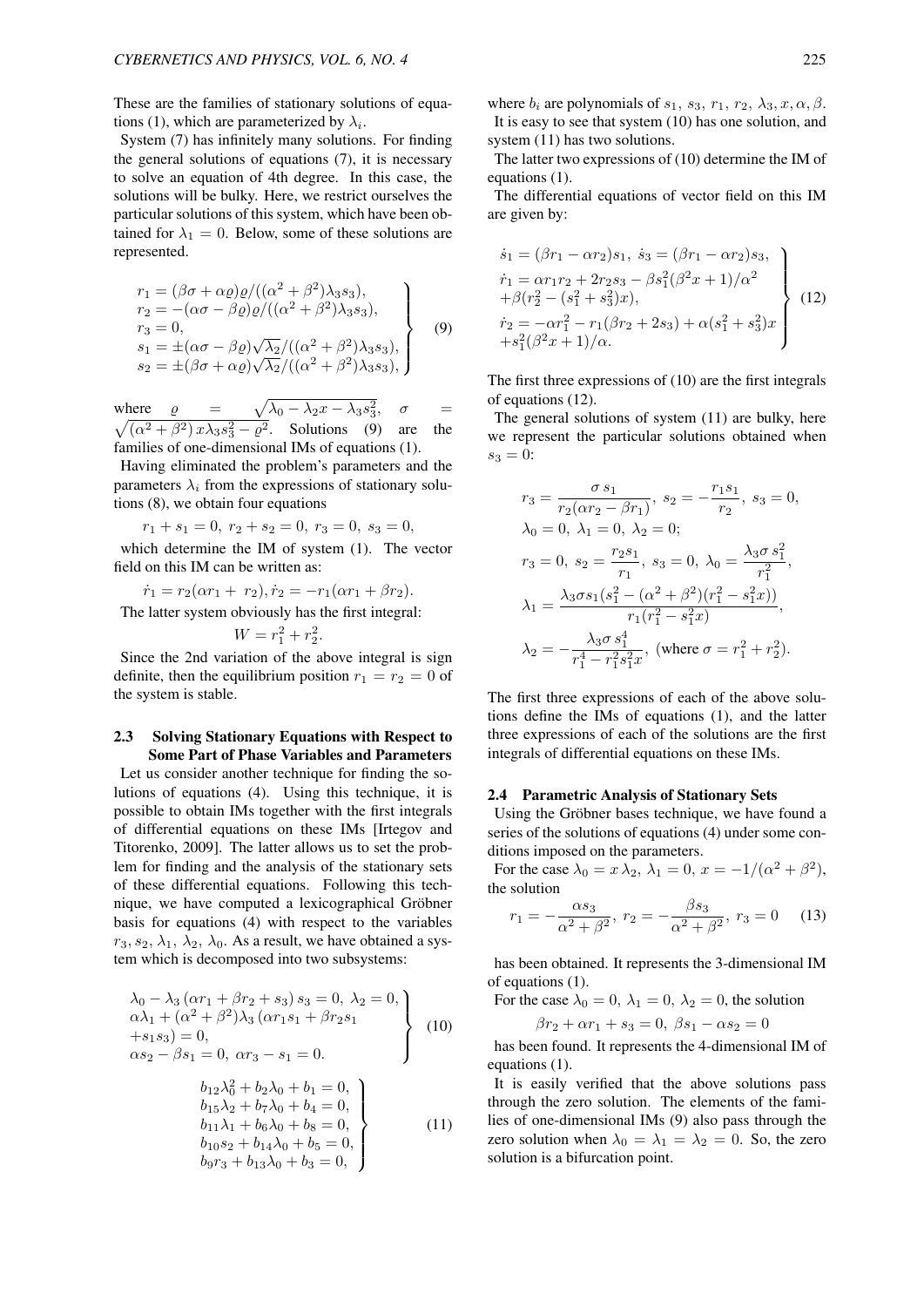2.4.1 Stability of Stationary Sets Let us investigate the stability of both the zero solution and the IM passing through this solution by the Routh-Lyapunov method [Lyapunov, 1954]. In simple cases, the problem is reduced to verifying the sign-definiteness conditions for the 2nd variation of integral *K* (3) obtained in the neighbourhood of the solution under study.

The 2nd variation of the integral *K* in the neighbourhood of the zero solution can be written as:

$$
2\delta^{2} K = -\lambda_{2} y_{1}^{2} - \lambda_{2} y_{2}^{2} - ((\alpha^{2} + \beta^{2})\lambda_{0} + \lambda_{2}) y_{3}^{2} - 2\lambda_{1} y_{1} y_{4} + (\lambda_{0} - \lambda_{2} x) y_{4}^{2} - 2\lambda_{1} y_{2} y_{5} + (\lambda_{0} - \lambda_{2} x) y_{5}^{2} + 2\alpha \lambda_{0} y_{1} y_{6} + 2\beta \lambda_{0} y_{2} y_{6} - 2\lambda_{1} y_{3} y_{6} + (2\lambda_{0} - \lambda_{2} x) y_{6}^{2}.
$$
 (14)

Here  $y_i$  are the deviations of the perturbed solution from the unperturbed one.

Using Sylvester's criterion, we can write down the conditions for the positive definiteness of the quadratic form  $\delta^2 K$  as

$$
\begin{aligned}\n\lambda_2 &< 0, \ D_1 &< 0, \ (\alpha^2 + \beta^2)\lambda_0^2(\lambda_0 - x\lambda_2) \\
&+ D_1(2\lambda_0 - x\lambda_2) &< 0, \\
(D_1 + D_2\lambda_0)(\lambda_1^2 + D_2(\lambda_0 - x\lambda_2)) &> 0,\n\end{aligned}\n\bigg\} \tag{15}
$$

where  $D_1 = \lambda_1^2 + \lambda_2(\lambda_0 - x\lambda_2)$ ,  $D_2 = (\alpha^2 + \beta^2)\lambda_0 + \lambda_2$ . Inequalities (15) are compatible under the following constraints imposed on the parameters  $\lambda_i$ ,  $\alpha$ ,  $\beta$ ,  $x$ :

$$
\alpha \neq 0 \text{ and } \beta \neq 0 \text{ and } \lambda_2 < 0 \text{ and } \left( (\lambda_0 > 0) \atop \text{and} \lambda_0 + \frac{\lambda_2}{\alpha^2 + \beta^2} < 0 \text{ and } x > \frac{\lambda_1^2 + D_2 \lambda_2}{D_2 \lambda_2} \right)
$$
\n
$$
\text{or } \left( \lambda_0 \leq 0 \text{ and } x > \frac{\lambda_1^2 + (\lambda_2 + D_2)\lambda_0}{\lambda_2^2} \right) \right). \tag{16}
$$

Conditions (16) are sufficient for the stability of the zero solution.

Further, let us investigate the stability of IM (13). The variation of the integral  $\tilde{K} = 2\lambda_0 H - \lambda_2 V_2$  –  $\lambda_3 V_3$  in the neighbourhood of this IM is:

$$
2\Delta \tilde{K} = -\lambda_2 y_2^2 - \lambda_2 y_3^2 - \lambda_3 (\alpha y_2 + \beta y_3)^2 s_3^2
$$
  
-( $\alpha^2 + \beta^2$ ) $\lambda_3 (s_1 y_2 + s_2 y_3)^2$ .

Here  $y_1 = r_1 + \alpha s_3/(\alpha^2 + \beta^2)$ ,  $y_2 = r_2 + \beta^2$  $\beta s_3/(\alpha^2 + \beta^2)$ ,  $y_3 = r_3$  are the deviations of the perturbed solution from the unperturbed one.

Next, we introduce the following variables  $z_1$  =  $(\alpha y_2 + \beta y_3)s_3$ ,  $z_2 = s_1y_2 + s_2y_3$ . In the variables  $y_2, y_3, z_1, z_2$ , the  $\Delta \tilde{K}$  has the form:  $2\Delta \tilde{K}$  =  $-\lambda_2(y_2^2 + y_3^2) - \lambda_3(z_1^2 + (\alpha^2 + \beta^2)z_2^2).$ 

The latter quadratic form is sign definite with respect to the variables  $y_2, y_3, z_1, z_2$  when the following conditions  $\alpha^2 + \beta^2 \neq 0$  and  $\lambda_2 > 0, \lambda_3 > 0$  (or  $\lambda_2$  < 0,  $\lambda_3$  < 0) hold. Hence, these conditions are sufficient for the stability of IM (13) with respect to the variables *y*2*, y*3.

## 2.5 Euler's Equations at  $x = 0$

Let us consider the problem of motion of a rigid body in ideal fluid in case [Sokolov, 2001]. The differential equations of motion

$$
\begin{aligned}\n\dot{r}_1 &= (\alpha r_1 + \beta r_2 + 2s_3)r_2 - r_3s_2, \\
\dot{r}_2 &= -(\alpha r_1 + \beta r_2 + 2s_3)r_1 - r_3s_1, \\
\dot{r}_3 &= r_1s_2 - r_2s_1, \\
\dot{s}_1 &= -(\beta s_3 + (\alpha^2 + \beta^2)r_2)r_3 \\
&+ (\alpha r_1 + \beta r_2 + s_3)s_2, \\
\dot{s}_2 &= (\alpha s_3 + (\alpha^2 + \beta^2)r_1)r_3 \\
&- (\alpha r_1 + \beta r_2 + s_3)s_1, \\
\dot{s}_3 &= (\beta r_1 - \alpha r_2)s_3\n\end{aligned}
$$
\n(17)

admit the following first integrals:

$$
2H = (s_1^2 + s_2^2 + 2s_3^2) + 2(\alpha r_1 + \beta r_2)s_3
$$
  
\n
$$
-(\alpha^2 + \beta^2)r_3^2 = 2h,
$$
  
\n
$$
V_1 = s_1r_1 + s_2r_2 + s_3r_3 = c_1,
$$
  
\n
$$
2V_2 = r_1^2 + r_2^2 + r_3^2 = c_2,
$$
  
\n
$$
2V_3 = (r_1s_1 + r_2s_2)((\alpha^2 + \beta^2)(r_1s_1 + r_2s_2))
$$
  
\n
$$
+2(\alpha s_1 + \beta s_2)s_3)
$$
  
\n
$$
+s_3^2(s_1^2 + s_2^2 + (\alpha r_1 + \beta r_2 + s_3)^2) = 2c_3.
$$
  
\n(18)

For obtaining the stationary solutions and the IMs of system (17), we construct a linear combination of problem's first integrals (18):

$$
K = \lambda_0 H - \lambda_1 V_1 - \lambda_2 V_2 - \lambda_3 V_3. \tag{19}
$$

The necessary conditions for integral *K* (19) to have an extremum with respect to the variables *s*1*, s*2*, s*3*, r*1*, r*2*, r*<sup>3</sup>

$$
\frac{\partial K}{\partial s_1} = 0, \frac{\partial K}{\partial s_2} = 0, \frac{\partial K}{\partial s_3} = 0, \n\frac{\partial K}{\partial r_1} = 0, \frac{\partial K}{\partial r_2} = 0, \frac{\partial K}{\partial r_3} = 0.
$$
\n(20)

define the families of stationary solutions and the families of IMs for differential equations (17).

The Gröbner basis technique is applied for finding solutions of system (20). We have constructed a Gröbner basis for this system with respect to  $\lambda_0, \lambda_1, \lambda_2, r_3, s_3$ . As a result, we have obtained the system:

$$
\lambda_2(pz^2\lambda_2 + q^2w^2\lambda_3) = 0, -q^2w\lambda_1 \n-z((\beta r_1 + \alpha r_2)s_1^2 - 2(\alpha r_1 - \beta r_2)s_1s_2 \n-(\beta r_1 + \alpha r_2)s_2^2)\lambda_2 - Gq^2w^2\lambda_3 = 0, \n-pq^2\lambda_0 - (\beta^2 r_1^4 - 2\alpha\beta r_1^3r_2 + r_2^2(\alpha^2 r_2^2 \n+s_1^2) - 2r_1(\alpha\beta r_2^3 + r_2s_1s_2) + r_1^2(Gr_2^2 \n+s_2^2))\lambda_2 = 0, -yz\lambda_2 - q^2ws_3\lambda_3 = 0, \n-pz(\alpha r_1 + \beta r_2)\lambda_2 + qw^2(Gr_3 - \alpha s_1 \n-\beta s_2)\lambda_3 = 0.
$$
\n(21)

Here the following denotations are used:

$$
q = \beta s_1 - \alpha s_2, \ p = r_1^2 + r_2^2, \ w = r_1 s_1 + r_2 s_2, \ny = r_1 s_2 - r_2 s_1, z = \beta r_1 - \alpha r_2, \ G = \alpha^2 + \beta^2.
$$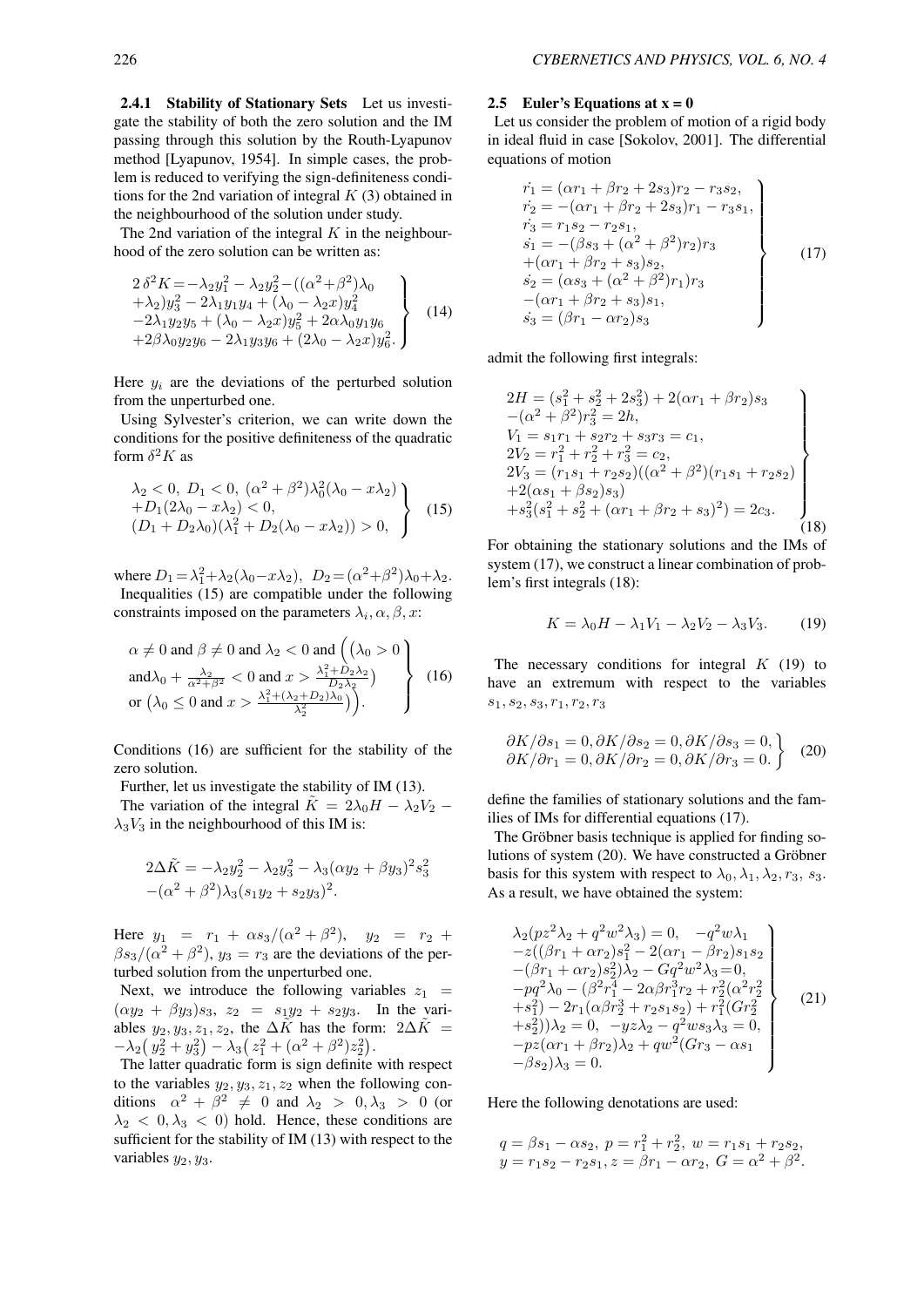Let us consider one family of the solutions of system (21):

$$
s_3 = xy/pz, r_3 = y/z, \lambda_2 = -q^2 w^2 \lambda_3 / pz^2, \lambda_1 = -(w (-pq^2 + Gy^2 + Gpz^2) \lambda_3) / pz^2, \lambda_0 = w^2 (y^2 + pz^2) \lambda_3 / p^2 z^2,
$$
\n(22)

where  $\lambda_3$  is the family parameter.

The expressions for  $r_3$ ,  $s_3$  (22) define the IM of differential equations (17). The vector field on this IM has the form:

$$
\dot{r}_1 = r_2 \left( \frac{2wy}{pz} + \alpha r_1 + \beta r_2 \right) - \frac{ys_2}{z},
$$
\n
$$
\dot{r}_2 = -r_1 \left( \frac{2wy}{pz} + \alpha r_1 + \beta r_2 \right) + \frac{ys_1}{z},
$$
\n
$$
\dot{s}_1 = \frac{-y(wy\beta + Gpzr_2) + z(wy + pz(\alpha r_1 + \beta r_2))s_2}{pz^2},
$$
\n
$$
\dot{s}_2 = \frac{y(wy\alpha + Gpzr_1) - z(wy + pz(\alpha r_1 + \beta r_2))s_1}{pz^2}.
$$
\n(23)

The expressions for  $\lambda_0, \lambda_1, \lambda_2$  (22) are the first integrals of equations (23).

One can show that the following integrals of initial differential equations (17)

$$
\tilde{\lambda}_0 = \frac{(V_1(HV_1 \pm M\lambda_3))}{(V_1^2 - 4GV_2^2)},
$$
\n
$$
\tilde{\lambda}_1 = \frac{(2GHV_1V_2^2 \pm (V_1^2 - 2GV_2^2)M\lambda_3)}{(V_2(V_1^2 - 4GV_2^2))},
$$
\n
$$
\tilde{\lambda}_2 = \frac{(V_1^2(4GHV_2^2 \pm V_1M\lambda_3))}{(V_1^2 - 4GV_2^2)},
$$

 $\sqrt{(V_1^2(H^2-2V_3)+8GV_2^2V_3)}$ . correspond to the integrals  $\lambda_0, \lambda_1, \lambda_2$ . Here  $M =$ 

These nonlinear combinations of the fist integrals of the initial system can be used to analyze it by the technique applied above.

## 3 A Rigid Body under the Influence of Two Force Fields

The rotation of a rigid body around a fixed point in uniform gravitational and magnetic force fields is considered. The distribution of mass in the body corresponds to the Kowalewski integrable case.

The equations of motion of the body in the coordinate system rigidly attached to the body can be written as:

$$
2\dot{p} = b\delta_3 + q r, \quad \dot{\gamma}_1 = \gamma_2 r - \gamma_3 q, \n2\dot{q} = x_0 \gamma_3 - p r, \quad \dot{\gamma}_2 = \gamma_3 p - \gamma_1 r, \n\dot{r} = -b\delta_1 - x_0 \gamma_2, \quad \dot{\gamma}_3 = \gamma_1 q - \gamma_2 p, \n\dot{\delta}_1 = \delta_2 r - \delta_3 q, \quad \dot{\delta}_2 = \delta_3 p - \delta_1 r, \n\dot{\delta}_3 = \delta_1 q - \delta_2 p.
$$
\n(24)

Here  $p, q, r$  are the projections of the angular velocity vector onto the axes related to the body,  $\gamma_1, \gamma_2, \gamma_3$  are the direction cosines of the upward vertical,  $\delta_1, \delta_2, \delta_3$  are the direction cosines of the constant magnetic moment vector, the parameters  $x_0$ , *b* are proportional to the coordinate of the mass center of the body and the coordinate of the constant magnetic moment vector, respectively.

The equations admit the following first integrals:

$$
2H = 2(p^{2} + q^{2}) + r^{2} + 2(x_{0}\gamma_{1} - b\delta_{2}) = 2h,
$$
  
\n
$$
V_{1} = (p^{2} - q^{2} - x_{0}\gamma_{1} - b\delta_{2})^{2} + (2pq - x_{0}\gamma_{2}) + b\delta_{1})^{2} = c_{1}, V_{2} = \gamma_{1}^{2} + \gamma_{2}^{2} + \gamma_{3}^{2} = 1,
$$
  
\n
$$
V_{3} = \delta_{1}^{2} + \delta_{2}^{2} + \delta_{3}^{2} = 1,
$$
  
\n
$$
V_{4} = \gamma_{1}\delta_{1} + \gamma_{2}\delta_{2} + \gamma_{3}\delta_{3} = c_{2}.
$$
\n(25)

When  $b = 0$ , the system under consideration corresponds to the Kowalewski integrable case.

On the invariant manifold of codimension 2

$$
p^2 - q^2 - x_0 \gamma_1 - b \delta_2 = 0, \ 2pq - x_0 \gamma_2 + b \delta_1 = 0 \ (26)
$$

system (24) has an additional cubic integral [Bogoyavlenskii, 1984] and is completely Liouville integrable. Further, we study the above differential equations written on IM (26):

$$
2\dot{p} = q r + b \delta_3, \qquad \dot{\delta}_1 = r \delta_2 - q \delta_3,\n2\dot{q} = x_0 \gamma_3 - p r, \qquad \dot{\delta}_2 = \delta_3 p - \delta_1 r,\n\dot{r} = -2(p q + b \delta_1), \qquad \dot{\delta}_3 = \delta_1 q - \delta_2 p,\n x_0 \dot{\gamma}_3 = -((p^2 + q^2) q + b (p \delta_1 + q \delta_2)).
$$
\n(27)

The first integrals of equations (27) are given by

$$
2\tilde{H} = 4p^2 + r^2 - 4b\,\delta_2 = 2\tilde{h},
$$
  
\n
$$
\tilde{V}_2 = \gamma_3^2 + \frac{(2pq + b\,\delta_1)^2}{x_0^2} + \frac{(q^2 - p^2 + b\,\delta_2)^2}{x_0^2} = 1,
$$
  
\n
$$
V_3 = \delta_1^2 + \delta_2^2 + \delta_3^2 = 1,
$$
  
\n
$$
\tilde{V}_4 = \frac{2pq\,\delta_2 + (p^2 - q^2)\,\delta_1}{x_0^2} + \gamma_3\,\delta_3 = \tilde{c}_2,
$$
  
\n
$$
2V_5 = (p^2 + q^2) \,r - 2x_0p\,\gamma_3 + 2bq\,\delta_3 = m.
$$
\n(28)

Within the framework of the study of the phase space of system (27), we state the problem to find IMs of this system for their simplest classification and to investigate their stability.

#### 3.1 Finding Invariant Manifolds

Likewise as above, we construct a linear combination of first integrals (28)

$$
2K = \lambda_0 \tilde{H} - \lambda_1 \tilde{V}_2 - \lambda_2 V_3 - 2\lambda_3 \tilde{V}_4 - \lambda_4 V_5
$$
 (29)

and write down the necessary conditions for the integral *K* to have an extremum with respect to the phase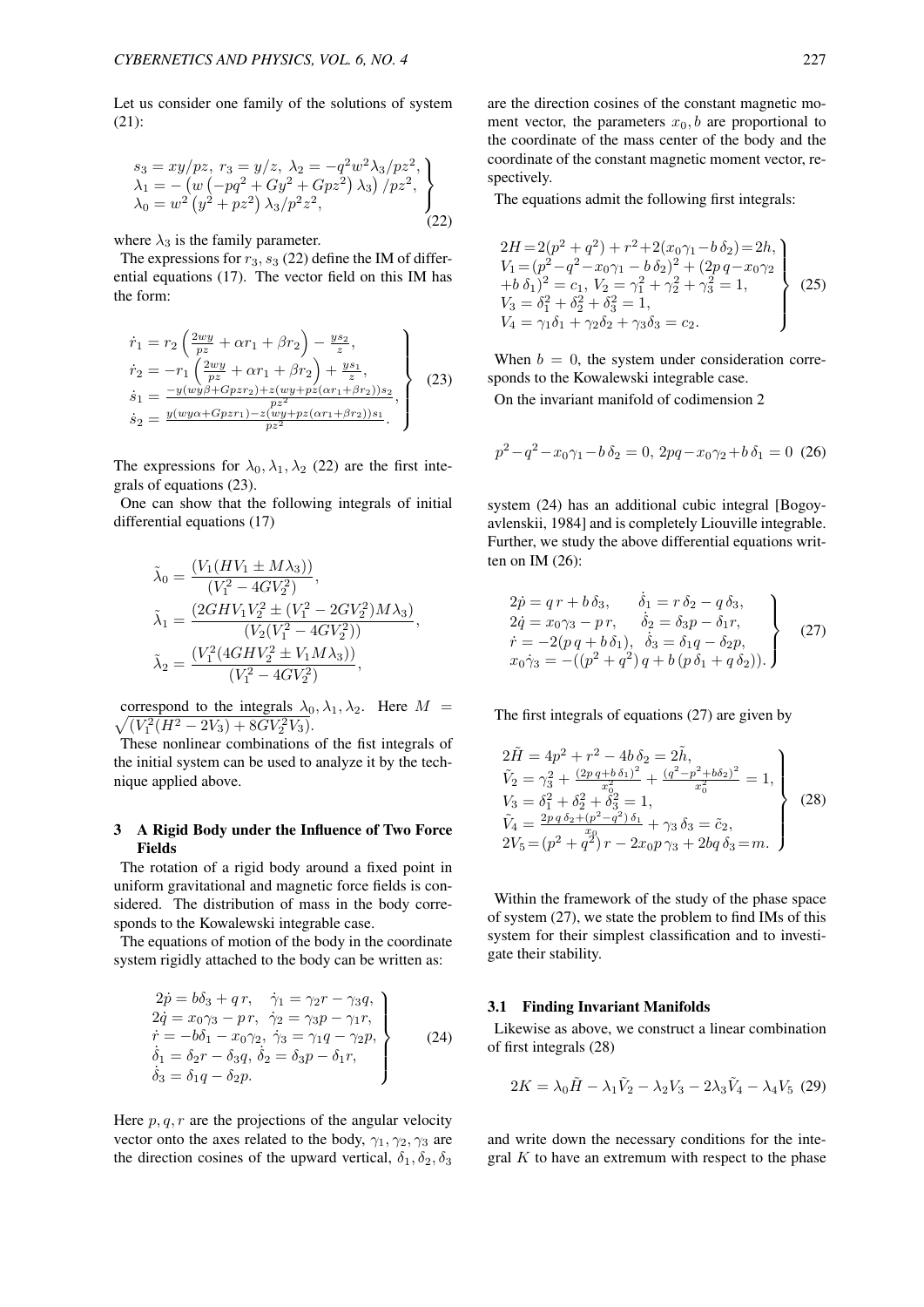variables  $p, q, r, \gamma_3, \delta_1, \delta_2, \delta_3$ :

$$
\frac{\partial K}{\partial p} = 4\lambda_0 p - \frac{2\lambda_1[(p^2+q^2)p + b(q\delta_1 - p\delta_2)]}{x_0^2} \n- \frac{2\lambda_3(p\delta_1 + q\delta_2)}{x_0^0} + \lambda_4(x_0\gamma_3 - p\,r) = 0, \n\frac{\partial K}{\partial q} = -\frac{2\lambda_1[(p^2+q^2)q + b(p\delta_1 + q\delta_2)]}{x_0^2} \n+ \frac{2\lambda_3(q\delta_1 - p\delta_2)}{x_0} - \lambda_4(qr + b\delta_3) = 0, \n\frac{\partial K}{\partial r} = 2\lambda_0 r - \lambda_4(p^2 + q^2) = 0, \n\frac{\partial K}{\partial s} = -\lambda_1\gamma_3 - \lambda_3\delta_3 + \lambda_4x_0p = 0, \n\frac{\partial K}{\partial s} = -\lambda_1\gamma_3 - \lambda_3\delta_3 + \lambda_4x_0p = 0, \n-\frac{\lambda_3(p^2-q^2)}{x_0^2} = 0, \n-\frac{\lambda_3(p^2-q^2)}{x_0} = 0, \n\frac{\partial K}{\partial s_3} = -\lambda_2\delta_3 - \lambda_3\gamma_3 - \lambda_4bq = 0.
$$
\n(30)

We shall find the solutions of stationary equations (30) with two procedures. The 1st procedure is based on solving these equations with respect to some part of the phase variables and the family parameters of the integral *K*. This technique was already used in the given work.

The 2nd procedure finds new IMs by eliminating the family parameters from the known solutions of the stationary equations. Both techniques provide a possibility to reveal embedded in one another IMs.

## 3.2 Applying First Procedure

We find the IMs of various dimension for equations (27). Since first integrals correspond to IMs of codimension 1, let us begin with IMs of codimension 2. To this end, we take, e.g.,  $\delta_1$ ,  $\delta_2$ ,  $\lambda_1$ ,  $\lambda_2$ ,  $\lambda_0$ ,  $\lambda_4$  as unknowns and construct a Gröbner basis with respect to the lexicographic ordering  $\delta_1 > \delta_2 > \lambda_1 > \lambda_2 > \lambda_0 >$  $\lambda_4$  for the polynomials of system (30). As a result, we have the following system:

$$
\lambda_4 g_1(p, q, r, \gamma_3, \lambda_3, \lambda_4) = 0, g_2(p, q, r, \lambda_0, \lambda_4) = 0, g_3(q, \gamma_3, \delta_3, \lambda_2, \lambda_3, \lambda_4) = 0, g_4(p, \gamma_3, \delta_3, \lambda_1, \lambda_3, \lambda_4) = 0, g_5(p, q, r, \gamma_3, \delta_2, \delta_3, \lambda_3, \lambda_4) = 0, g_6(p, q, r, \gamma_3, \delta_1, \delta_3, \lambda_3, \lambda_4) = 0,
$$

where  $g_i$  ( $j = 1, \ldots, 6$ ) are the polynomials of the basis. The resulting system is bulky, therefore it is not represented explicitly here.

The system can be decomposed into two subsystems given below.

The subsystem 1:

$$
\lambda_4 b x_0 ( \varrho - 2(p^2 + q^2) pq) - \lambda_3 (x_0 \gamma_3 (2p(p^2 + q^2) + x_0 \gamma_3 r) + b (b \delta_3 r -2q (p^2 + q^2)) \delta_3) = 0,\n2\lambda_0 b x_0 ( \varrho - 2(p^2 + q^2) pq ] r - \lambda_3 (p^2 + q^2) (x_0 \gamma_3 (2p (p^2 + q^2) + x_0 \gamma_3 r) + b (b \delta_3 r - 2q (p^2 + q^2)) \delta_3) = 0,\n\lambda_2 x_0 (2(p^2 + q^2) pq - \varrho) + \lambda_3 b (2(p^2 + q^2) p^2 - \varrho_2) = 0,\n\lambda_1 b (2(p^2 + q^2) pq - \varrho) + \lambda_3 x_0 (2(p^2 + q^2) p^2 + \varrho_2) = 0,
$$
\n(31)

$$
2b (p2 + q2) r \delta2 + b (b r \delta3 r + q(r2 -2(p2 + q2))) \delta3 - (p r - x0 \gamma3)
$$
  
\times (2p (p<sup>2</sup> + q<sup>2</sup>) + x<sub>0</sub> \gamma<sub>3</sub> r) = 0,  
\n-2b (p<sup>2</sup> + q<sup>2</sup>) \delta<sub>1</sub> - p [2q (p<sup>2</sup> + q<sup>2</sup>) + b \delta<sub>3</sub> r]  
\n-x<sub>0</sub> \gamma<sub>3</sub> q r = 0. (32)

The subsystem 2:

$$
\lambda_4 = 0, \lambda_0 = 0, -(\lambda_2 \delta_3 + \lambda_3 \gamma_3) = 0, -(\lambda_1 \gamma_3 + \lambda_3 \delta_3) = 0,
$$
\n(33)

$$
(x_0^2 \gamma_3^2 + b^2 \delta_3^2) \delta_2 - (2x_0 \gamma_3 p q + b (p^2 - q^2) \delta_3) \delta_3 = 0,(x_0^2 \gamma_3^2 + b^2 \delta_3^2) \delta_1 + (2b \delta_3 p q - x_0 \gamma_3 (p^2 -q^2)) \delta_3 = 0.
$$
 (34)

Here  $\varrho = (b \, \delta_3 p - x_0 \gamma_3 q) r$ ,  $\varrho_2 = (b \, \delta_3 q + x_0 \gamma_3 p) r$ . Let us analyze the subsystem 1.

It can be easy verified by IM definition that equations (32) define the IM of codimension 2 for differential equations (27).

The equations of vector field on IM (32) are given by:

$$
2\dot{p} = q r + b \,\delta_3, \ 2\dot{q} = x_0 \gamma_3 - p r, \ \dot{r} = \frac{\varrho_2}{p^2 + q^2},
$$
\n
$$
\dot{\gamma}_3 = \frac{b \left[ b q \, r \, \delta_3 - (p^2 + q^2)(2q^2 - r^2) \right] \delta_3}{2x_0 \left( p^2 + q^2 \right)} + \frac{\varrho \gamma_3 q}{r} + \frac{\varrho \gamma_3 q}{2x_0 \left( p^2 + q^2 \right)}.
$$
\n
$$
\dot{\delta}_3 = \frac{\left[ b \, r \, \delta_3 - 2(p^2 + q^2) \right] q \left[ p \, \delta_3 - 2 \right]}{2 \left( p^2 + q^2 \right) r} - \frac{1}{2b} + \frac{x_0 \gamma_3 p \left( 2p \left( p^2 + q^2 \right) + x_0 \gamma_3 r \right)}{2b \left( p^2 + q^2 \right) r}.
$$
\n
$$
(35)
$$

From (31), we find the values for  $\lambda_0, \lambda_1, \lambda_2, \lambda_4$  which are the first integrals of equations (35).

In a similar manner, we have established that equations (34) also define the IM of codimension 2 for differential equations (27), and the values of  $\lambda_1$ ,  $\lambda_2$  found from the two latter expressions of (33) are the first integrals for the equations of vector field on this IM. Obviously, these integrals are dependent. We have also found the families of IMs of codimension 3, 4 and 5.

Let us consider the latter. In order to obtain this family, we take  $\delta_1, \delta_2, \delta_3, \gamma_3, r, \lambda_0$  as unknowns and construct a Gröbner basis with respect to the lexicographic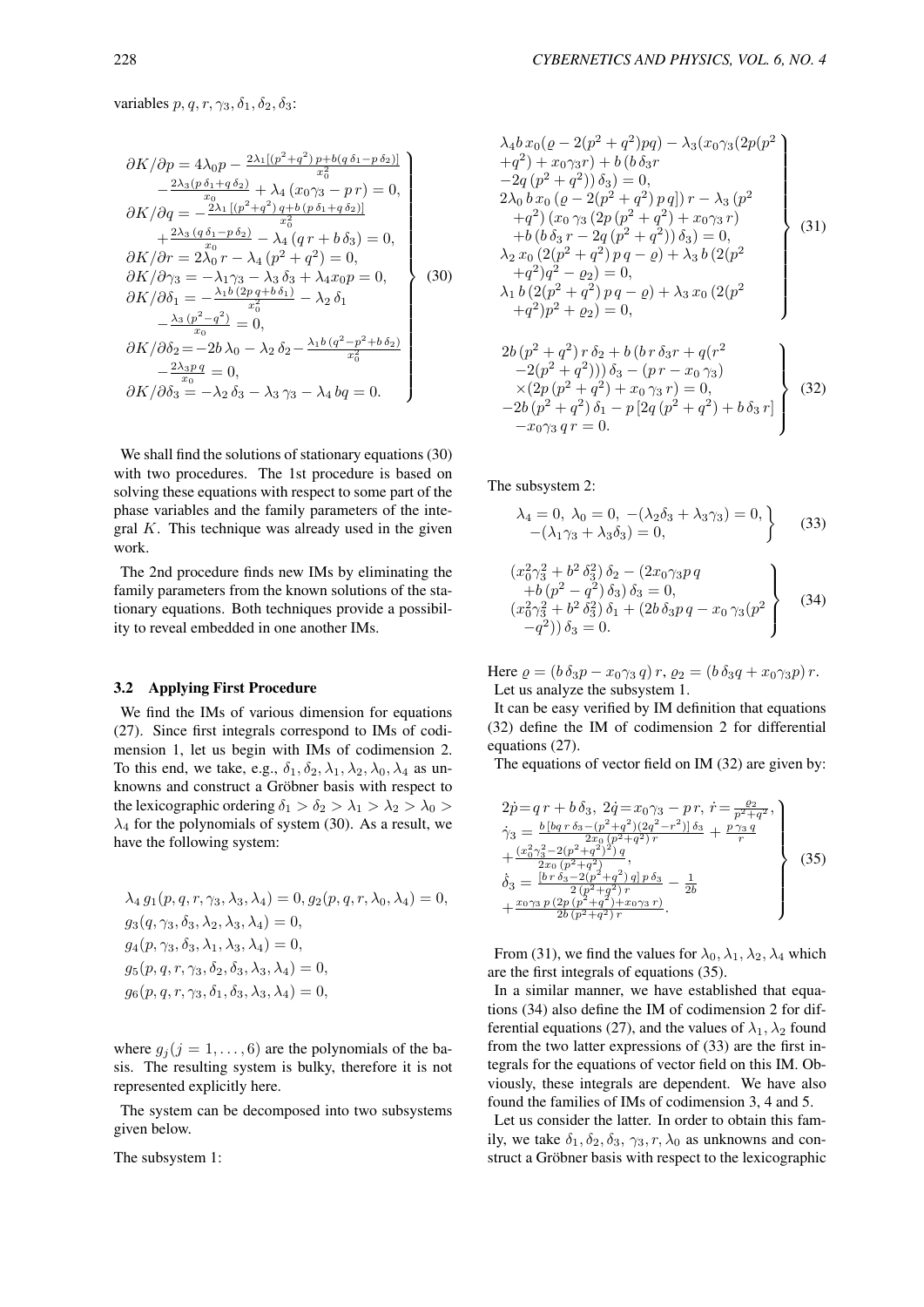ordering  $\delta_1 > \delta_2 > \delta_3 > \gamma_3 > r > \lambda_0$  for the polynomials of system (30). A result will be the following system:

$$
\lambda_0(4\lambda_1\lambda_2 - 4\lambda_3^2) + \lambda_4^2\alpha_1 = 0,\tag{36}
$$

$$
\lambda_4 \alpha_1 r - 2\alpha_2 (p^2 + q^2) = 0,\n-\alpha_2 \gamma_3 - \lambda_4 (\lambda_3 b q + \lambda_2 x_0 p) = 0,\n\alpha_2 \delta_3 - \lambda_4 (\lambda_1 b q + \lambda_3 x_0 p) = 0,\n2\alpha_1 \alpha_2 \delta_2 - 2\lambda_1 \alpha_2 b (p^2 - q^2)\n+4\lambda_3 \alpha_2 x_0 p q + \lambda_4^2 \alpha_1 b x_0^2 = 0,\n-\alpha_1 \delta_1 - 2\lambda_1 b p q - \lambda_3 x_0 (p^2 - q^2) = 0,
$$
\n(37)

where  $\alpha_1 = \lambda_1 b^2 + \lambda_2 x_0^2$ ,  $\alpha_2 = \lambda_3^2 - \lambda_1 \lambda_2$ .

Equations (37) define the family of IMs of codimension 5 for differential equations (27). The parameters of the family are  $\lambda_1, \lambda_2, \lambda_3, \lambda_4$ . This family possesses an extremal property: the integral *K* (29) takes a stationary value on the elements of the family when  $\lambda_0 = -\lambda_4^2 \alpha_1 / (4\alpha_2)$  (this value is found from equation (36)).

Obviously the solutions found by the described technique are related. Indeed, on substituting expressions (37) (resolved with respect to  $\delta_1, \delta_2, \delta_3, \gamma_3, r$ ) into equations (34), the latter equations become identities. Hence, one can conclude that the elements of IMs family (37) are submanifolds of IM (32).

Thus, the procedure presented above allows one to find the embedded in one another IMs families. In the case considered, the latter is caused by the technique applied. In general case, this technique enables us to classify IMs on the basis of their embedding and degree of their degeneration.

The IMs families found for the differential equations written on IM (26) can be "lifted up" as invariant into the phase space of system (24). To this end, it is sufficient to add the equations of IM (26) to the equations of the IMs families.

#### 3.3 Applying 2nd Procedure

Let us eliminate the parameter  $\lambda_4$  from equations (37) with the aid of one of the equations, e.g., the first. The value of  $\lambda_4$  found from this equation is:

$$
\lambda_4 = -2\alpha_2 (p^2 + q^2)(\alpha_1 r)^{-1}.
$$
 (38)

Next, construct a lexicographic Gröbner basis with respect to the lexicographic ordering  $\delta_1 > \delta_2 > \delta_3 > \gamma_3$ for the polynomials of a resulting system (after eliminating  $\lambda_4$  from equations (37)). The system obtained

$$
\alpha_1 \gamma_3 r + 2(p^2 + q^2)(\lambda_3 bq + \lambda_2 x_0 p) = 0,\n\alpha_1 r \delta_3 - 2(p^2 + q^2)(\lambda_1 bq + \lambda_3 x_0 p) = 0,\n\alpha_1^2 r^2 \delta_2 + \alpha_1 [\lambda_1 b (q^2 - p^2) + 2\lambda_3 x_0 p q] \times r^2 - 2\alpha_2 (p^2 + q^2)^2 = 0,\n-\alpha_1 \delta_1 - 2b\lambda_1 p q + \lambda_3 x_0 (q^2 - p^2) = 0
$$
\n(39)

defines the IMs family of codimension 4 for the initial differential equations, which is parameterized by  $\lambda_1, \lambda_2, \lambda_3$ .

Expression (38) is the first integral for the equations of vector field on the elements of IMs family (39). The latter is verified by IM definition.

The elements of IMs family (37) are submanifolds of the IMs family found. This can be verified by direct substitution of expressions (37) (resolved with respect to  $\delta_1$ ,  $\delta_2$ ,  $\delta_3$ ,  $\gamma_3$ , *r*) into equations (39).

The above example shows that the presented procedure also provides a possibility to find embedded in one another IMs families by eliminating the family parameters from the equations of known IMs families. In this case, the resulting IMs family includes the initial one.

## 4 Conclusion

In the given work, nonlinear systems which are described by differential equations with polynomial first integrals were considered. The algorithms for the study of extremal properties of the first integrals of such systems have been proposed. With the aid of these algorithms, new invariant manifolds have been obtained for both Euler's equations on Lie algebras and the equations of motion of a rigid body under the influence of two force fields, and their properties have been investigated.

In this paper, we restricted our study to the linear combinations of the basic integrals only. For the exhaustive analysis of the problems on the base of the proposed approach, it is necessary to investigate in detail the properties of the algebra of the first integrals of these problems.

### Acknowledgements

This research was supported financially by the Russian Foundation for Basic Research (16-07-00201a) and the Council on Grants of the President of the Russian Federation for State Support to Leading Scientific Schools of the Russian Federation (NSh-8081.2016.9).

### References

- Adler, V. E., Marikhin, V. G., and Shabat, A. B. (2012). Quantum Tops as Examples of Commuting Differential Operators. *Theoret. and Math. Phys.,* 172(3), pp. 1187–1205.
- Banshchikov, A. V., Burlakova, L. A., Irtegov, V. D., and Titorenko, T. N.(2011). The software package for selecting and investigation the stability of stationary sets of mechanical systems. Certificate of state registration of the program on a computer, number 2011615235, on July 5. (In Russian)
- Bogoyavlenskii, O. I.(1984). Two integrable cases of a rigid body dynamics in a force field. *USSR Acad. Sci. Doklady,* 275(6), pp. 1359–1363.